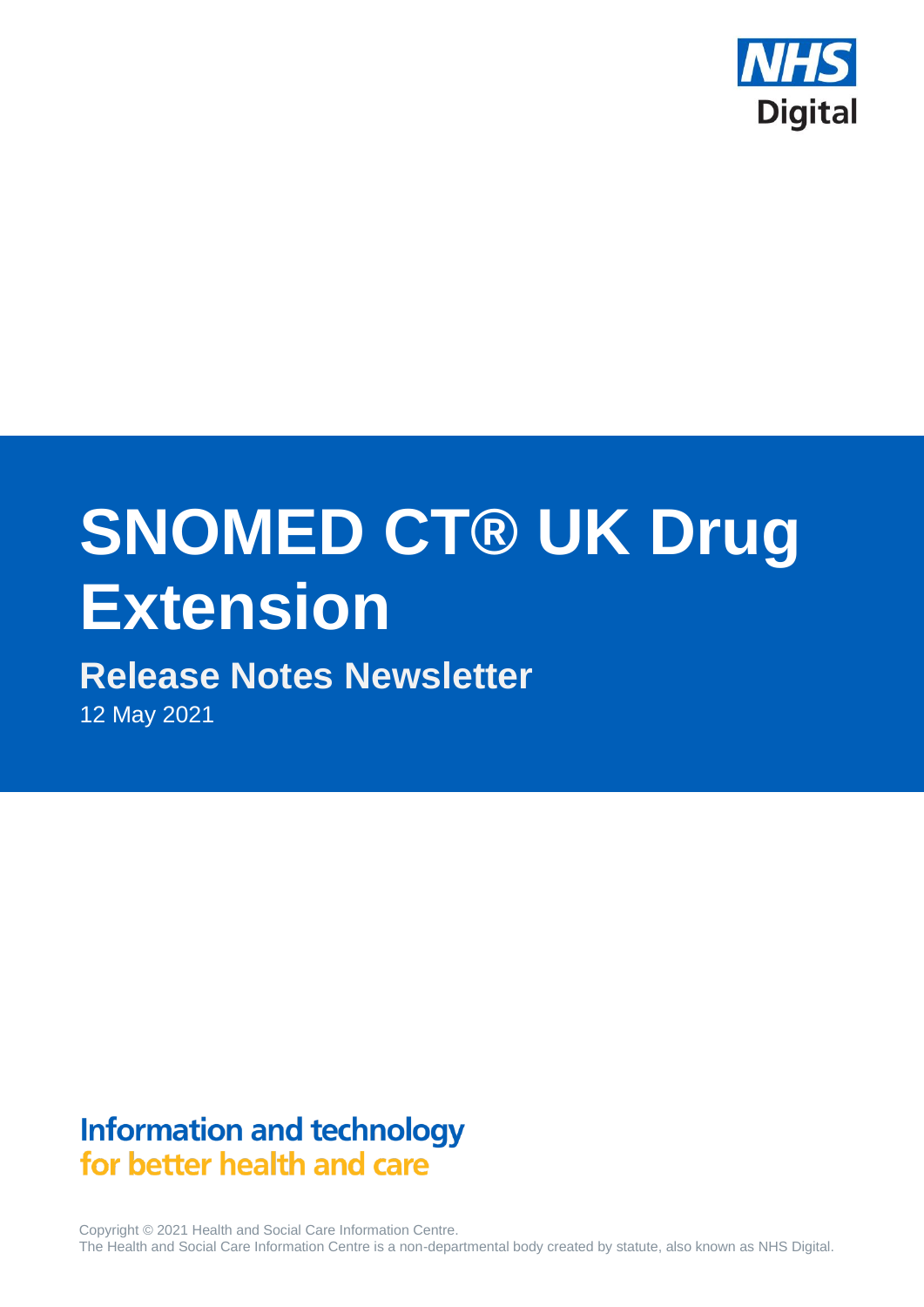## This document covers the data provided in Release Format 2 (RF2) of SNOMED CT

The Release Notes Newsletter has been constructed to add further clarification to some dm+d content that has been identified as requiring such (due to e.g. differences between dm+d approach and that of current drug catalogues) and to communicate changes to the release and forthcoming changes to future releases.

This document is intended to be adjunct to, not a replacement, for other documentation already available, and should be read in conjunction with current published dm+d documentation available through the 'dm+d resources' section of the [dm+d website.](https://www.nhsbsa.nhs.uk/pharmacies-gp-practices-and-appliance-contractors/dictionary-medicines-and-devices-dmd) SNOMED CT UK Edition [notices and known issues](https://hscic.kahootz.com/connect.ti/t_c_home/view?objectId=14224752) are published on [Delen,](https://hscic.kahootz.com/connect.ti/t_c_home) the NHS Digital terminology and classifications collaboration site.

All queries (omissions, perceived inaccuracies etc) about this document should be directed to the NHS Digital, Standards Delivery helpdesk [\(information.standards@nhs.net\)](mailto:information.standards@nhs.net).

Please note:

- The content of this document is intended to support implementation and usage of dm+d and is not a replacement for good system design.
- This document will be subject to update further to user feedback and any changes to dm+d content or structure.
- Whilst the first section may see little change (but see note above) the final sections detail changes and forthcoming changes to specific releases and content will therefore be updated with each release.

\*This document is designed to support dm+d content in general but specifically the SNOMED CT<sup>1</sup> UK Drug Extension. For more information about all components and releases relating to dm+d see the [dm+d website](https://www.nhsbsa.nhs.uk/pharmacies-gp-practices-and-appliance-contractors/dictionary-medicines-and-devices-dmd)

<sup>1</sup> SNOMED® and SNOMED CT® are registered trademarks of the International Health Terminology Standards Development Organisation (IHTSDO®) [\(www.snomed.org\)](http://www.snomed.org/). SNOMED CT® was originally created by the College of American Pathologists.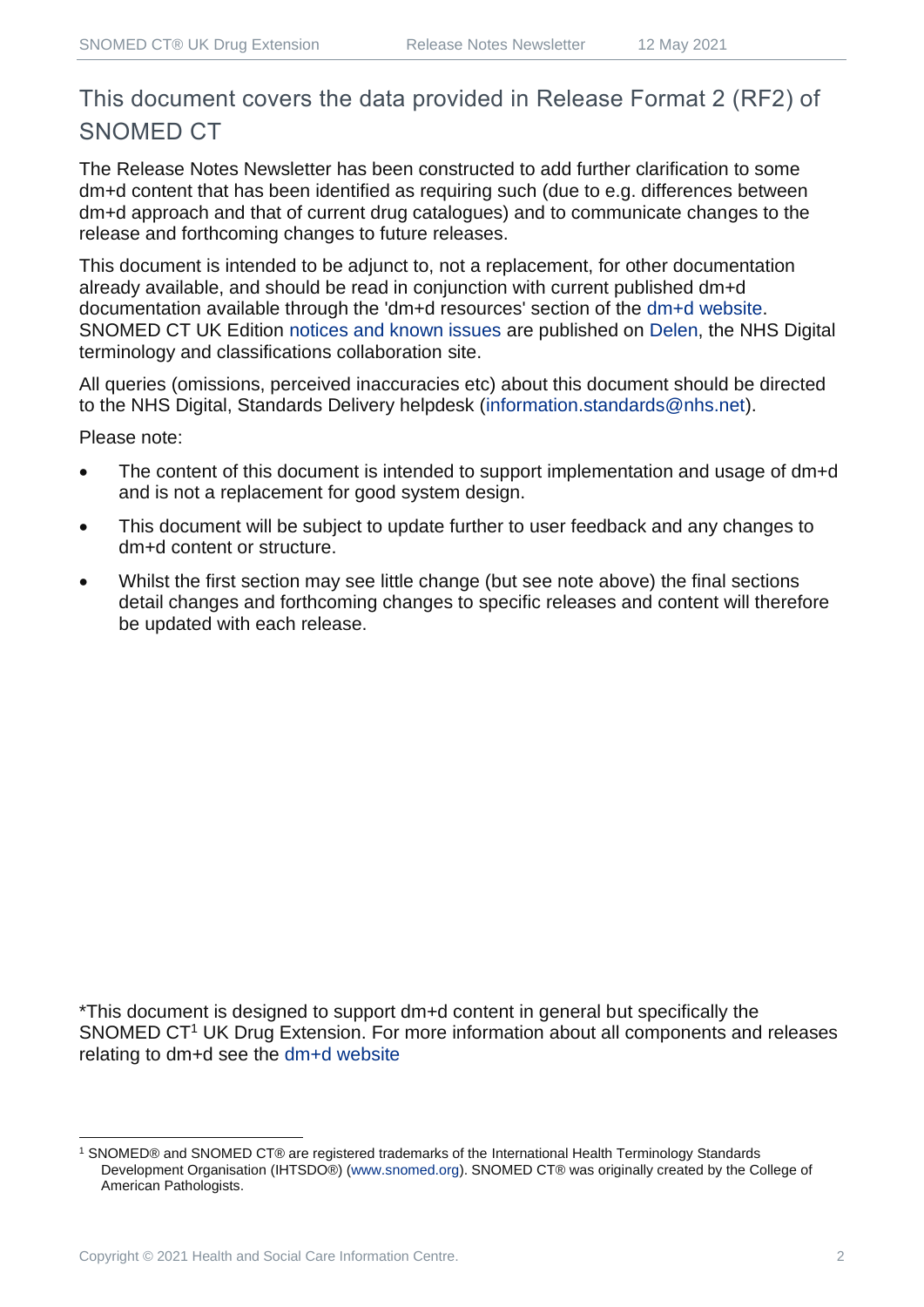## COPYRIGHT

- This material includes SNOMED Clinical Terms® (SNOMED CT®) which is used by permission of the International Health Terminology Standards Development Organisation (IHTSDO). All rights reserved. SNOMED CT®, was originally created by The College of American Pathologists. "SNOMED" and "SNOMED CT" are registered trademarks of the IHTSDO.
- The NHS Dictionary of Medicines and Devices (dm+d) has been developed and is delivered through a partnership between the Health and Social Care Information Centre [\(digital.nhs.uk\)](https://digital.nhs.uk/) and the NHS Business Services Authority [\(https://www.nhsbsa.nhs.uk/nhs-prescription-services\)](https://www.nhsbsa.nhs.uk/nhs-prescription-services)

## DISCLAIMER

The Health and Social Care Information Centre<sup>2</sup> (HSCIC) accepts no liability for loss of data or for indirect or consequential losses, which is not the result of the negligence of the HSCIC and liability for such losses is hereby expressly excluded.

No warranty is given by the HSCIC, the Department of Health and Social Care or the International Health Terminology Standards Development Organisation as to the accuracy and comprehensiveness of SNOMED CT. All conditions, warranties, terms and undertakings, express or implied, whether by statute, common law, trade practice, custom, course of dealing or otherwise (including without limitation as to quality, performance or fitness or suitability for purpose) in respect of SNOMED CT are hereby excluded to the fullest extent permissible by law.

<sup>&</sup>lt;sup>2</sup> The Health and Social Care Information Centre is a non-departmental body created by statute, also known as NHS Digital.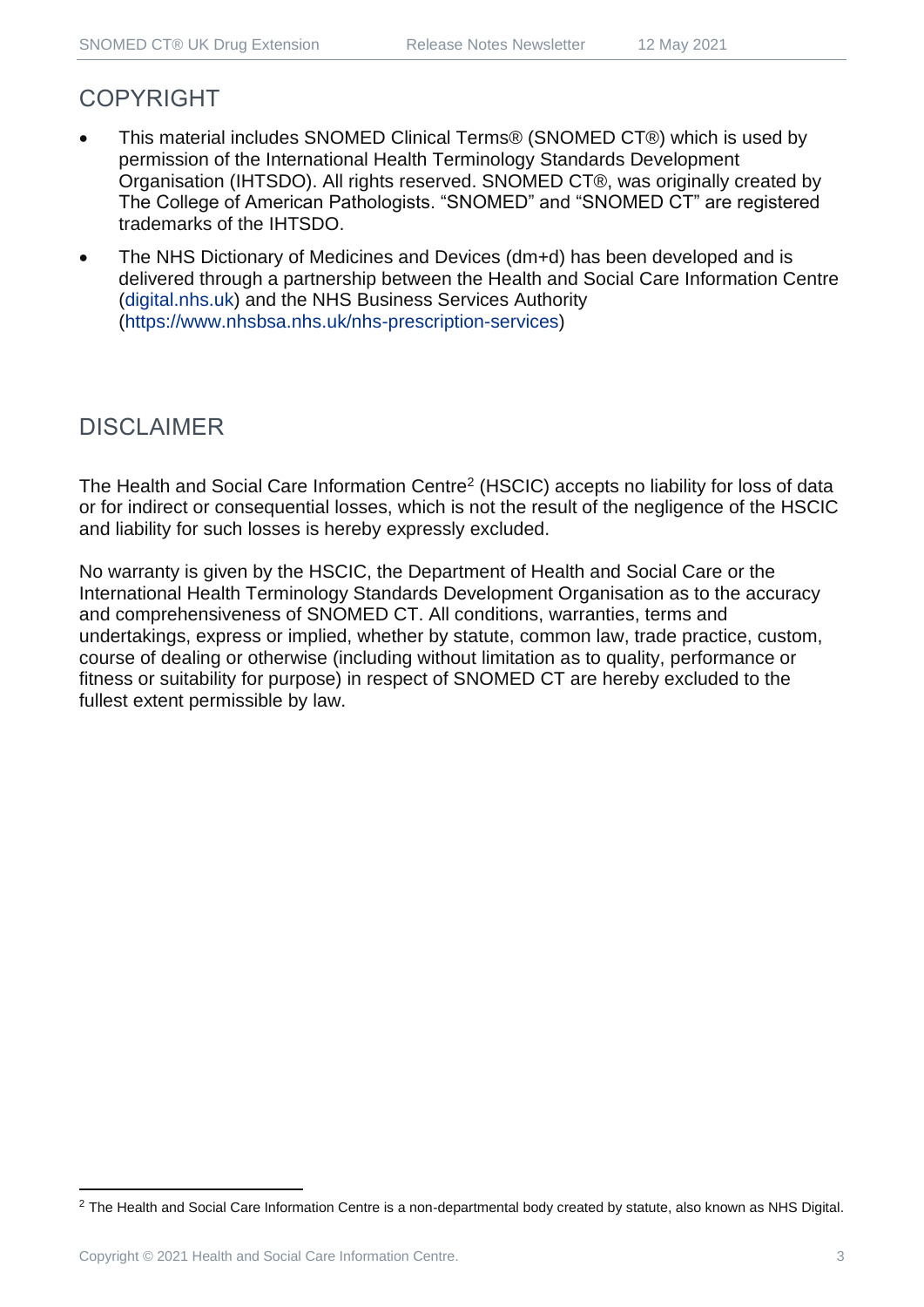## **1 Comments on current content:**

## **1.1 Dose forms**

With respect to Editorial Policy it is important to emphasise:

#### **1.1.1 Patches**

- Strength is usually expressed as the amount of 'active drug' (by weight) released over x hours (e.g. per hour or per 24 hours)
- The intended duration of usage of a patch is not identified at VMP or AMP level i.e. a transdermal estradiol patch releasing 50mcg/24hours would be represented by the same VMP whether it is intended for twice weekly usage or weekly usage
- No distinction is made to differentiate the type of drug reservoir utilised although this may be relevant in certain off-license indications.

#### **1.1.2 Injections**

Due to the need to add more information to the dose form in dm+d injections are expressed as e.g. powder and solvent for injection etc rather than merely injection. However, the need to pick a dose form of this complexity may be prohibitive in secondary care prescribing where the prescriber merely wishes to prescribe an 'injection'.

Within the guidance for secondary care there is outlined the means for prescribers to prescribe at the more abstract level (injection). Please refer to the Secondary Care Implementation Guidance for details, in the 'Implementation Guidance' section of the [dm+d](https://www.nhsbsa.nhs.uk/pharmacies-gp-practices-and-appliance-contractors/dictionary-medicines-and-devices-dmd)  [website.](https://www.nhsbsa.nhs.uk/pharmacies-gp-practices-and-appliance-contractors/dictionary-medicines-and-devices-dmd)

#### **1.1.3 Injections for intraspinal use**

Injections licensed for intraspinal administration are not differentiated at VMP level in dm+d. In addition a number of products that may be given by this route are unlicensed specials. For prescriptions requiring a product to be given by these high risk routes it is necessary that the suitability of the product to be administered is confirmed at the point of dispensing and/or administration.

#### **1.1.4 Alcoholic vs aqueous gels**

The base used in cutaneous products is not identified at VMP level in dm+d. This may mean that in order to specify a patients requirements more specifically prescribing at AMP level is more appropriate.

For example:

• Benzoyl peroxide 5% gel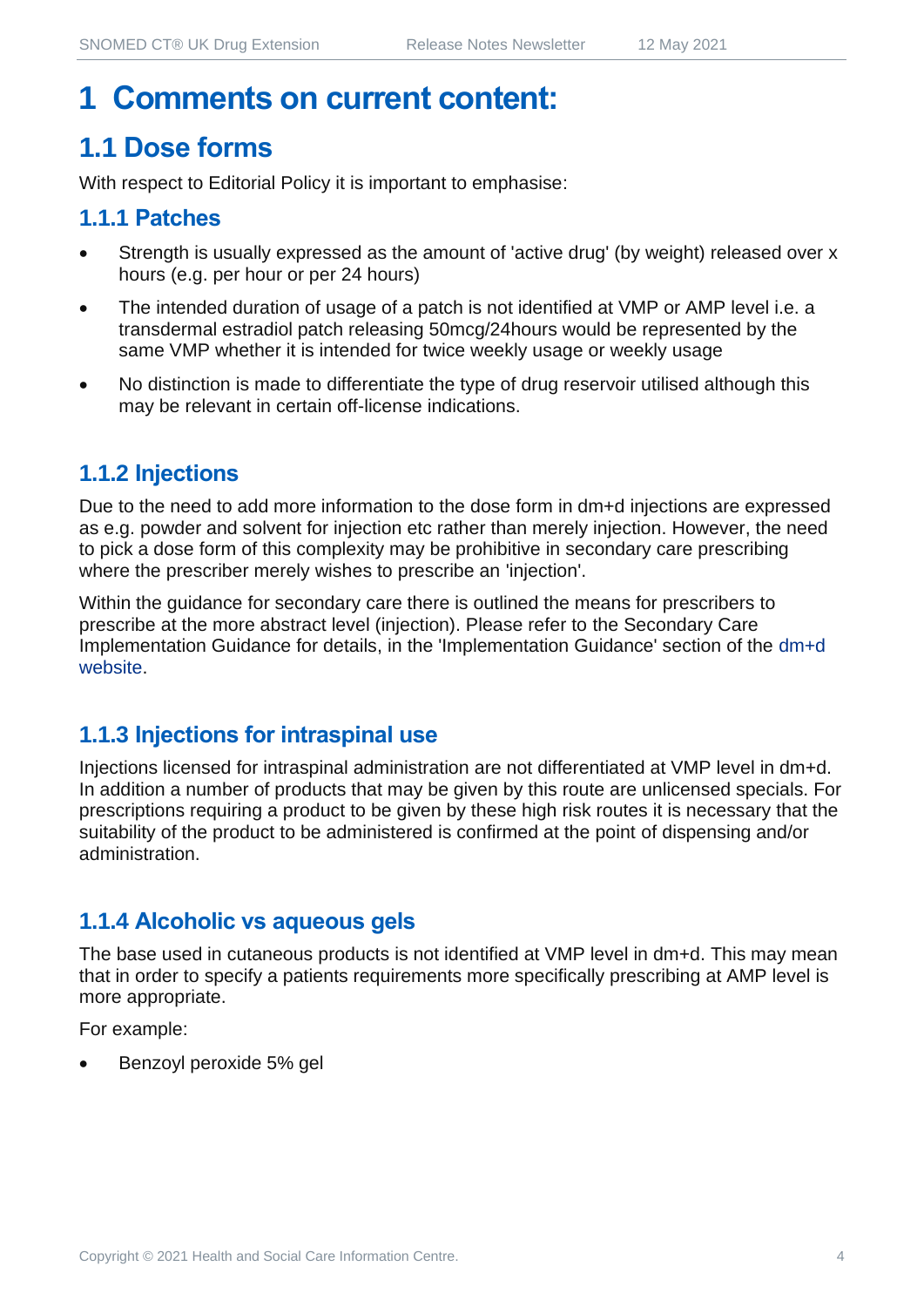## **1.2 Editorial Policy**

#### **1.2.1 Preservative Free**

The preservative free flag is used to denote the absence of preservative in preservative free *eye drops* only.

Please note:

- the setting of this flag only confirms that preservative is absent from the VMP; a null value does not necessarily indicate that it is present
- **The flag is not applied to any other dose form** i.e. intra-spinal injections are not distinguished (see note above).

#### **1.2.2 Route of administration**

Information on route of administration is provided at VMP level. The information is only provided as a support for decision support and not intended to inform clinicians on usage.

At VMP level routes are merely a superset of the linked AMP licensed routes.

#### **1.2.3 Inclusion of Unit of Measure at VMP**

Semantic normal form patterns for VMP descriptions in dm+d follow the pattern:

**Name Strength** Modification(s) **Form Unit dose** xxx-free(s)

Following this pattern would mean for tablets, capsules etc full description would be:

Atenolol 25mg tablets 1 tablet

To retain these full descriptions would make the descriptions unsuitable for use in a human interface. Therefore the unit dose is left implied (Atenolol 25mg tablets).

There are instances however where the form is insufficiently precise to describe the product and therefore the unit dose is included in the name. These instances include:

The form injection does not fully describe a product therefore the name is qualified with the unit dose form for example: ampoules, vials, pre-filled syringes etc.

E.g. Furosemide 50mg/5ml solution for injection ampoules.

• Other unit dose examples include: Budesonide 250micrograms/ml nebuliser liquid 2ml unit dose vials, Carbenoxalone 1% granules 2g sachets, Benorilate 2g granules sachets.

*See dm+d Editorial Policy for full examples and exceptions to this rule.*

#### **1.2.4 The use of Fully Specified Names and Preferred Terms**

The semantic representation of concepts in dm+d (the dm+d name and dm+d description) may be updated in line with changes to dm+d Editorial Policy, changes to the product name itself or to supplier names. Within the SNOMED CT UK Drug Extension the current dm+d derived description for the core concept classes of VTM, VMP, VMPP, AMP and AMPP becomes the Preferred Term so a change to the dm+d terms would cause the Preferred Term to be updated.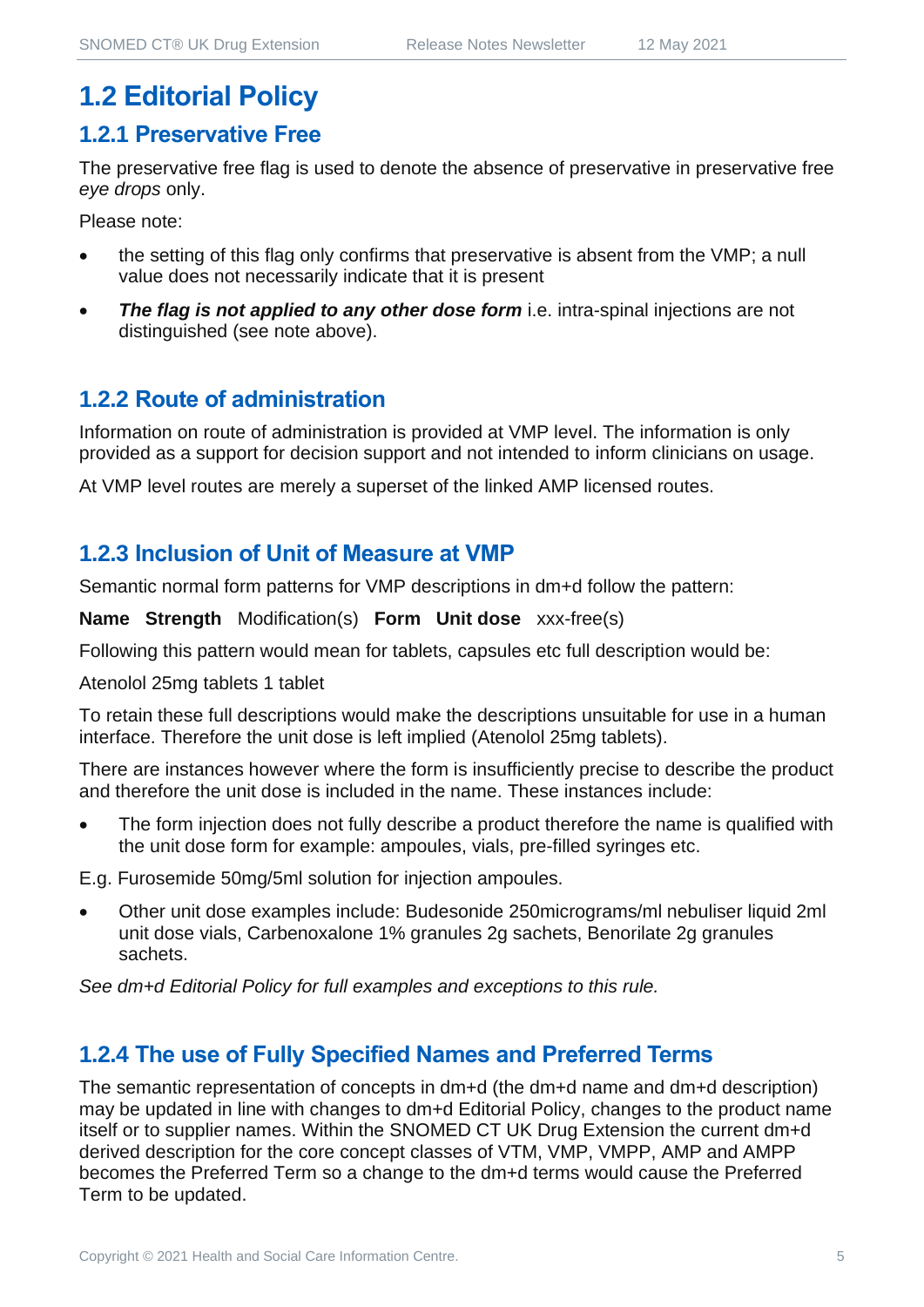Fully Specified Names in SNOMED CT will generally remain unchanged<sup>3</sup>. The differences in Editorial policies between SNOMED CT and dm+d mean that there will be instances where there is a mismatch between the Preferred Term and the Fully Specified Name.

#### **1.2.5 Mechanisms for specifying Descriptions for use in the UK Edition of SNOMED CT- Realm Language Refsets**

A combination of factors such as professional preference, clinical safety & data schema conformance require the use of some supplementary mechanism for Specifying SNOMED CT Descriptions applicable to the UK Edition of SNOMED CT.

From the October 2011 UK Edition, in RF1 an NHS Realm Description Subset was published. With the deprecation of RF1 this is replaced by the National Health Service realm language reference set published in two parts. The "Pharmacy part" as published in the SNOMED CT UK Drug extension and its 'Clinical part' partner in the UK Extension. Together these two encompass the entire SNOMED CT description content and identifies the preferred term to be used in the NHS realm for all SNOMED CT concepts.

In RF2 the refset can be found in the location Refset\Language. National Health Service realm language reference set (pharmacy part) refset ID 999000691000001104

National Health Service realm language reference set (clinical part) refset ID 999001261000000100

#### **1.2.6 Concept Status in dm+d vs Concept status in SNOMED CT**

Where concepts are created in dm+d and an identifier from the SNOMED CT International Release is not available at that time a SNOMED CT UK Drug Extension identifier is allocated. This is released in the dm+d XML data.

When the dm+d concepts are subsequently used to create the SNOMED CT UK Drug Extension it may be that the dm+d derived concept is determined to be a duplicate of a concept now available in the SNOMED CT International Release. In these instances the dm+d derived concept is given a retired status with a relationship to the SNOMED CT International Release concept. In the XML data the dm+d derived concept may remain valid with its original identifier for some time.

There may be instances where a SNOMED CT identifier from the International Release has been allocated to a concept within dm+d and this is subsequently discovered to be inappropriate for the dm+d concept. In this instance the SNOMED CT identifier from the International Release will appear in the dm+d XML format data as a previous identifier. These identifiers from the International Release will appear in the SNOMED CT UK Drug Extension with a status of current.

<sup>3</sup> From the SNOMED CT Technical Reference Guide for the FullySpecifiedName:

Changes in presentation such as changed capitalization, punctuation, spelling or revision due to changes in agreed presentation style are permitted as long as they do not change the specified meaning of the Concept. Some changes to the semantic type shown in parentheses at the end of the FullySpecifiedName may also be considered minor changes if the change in hierarchy does not alter the Concept's meaning.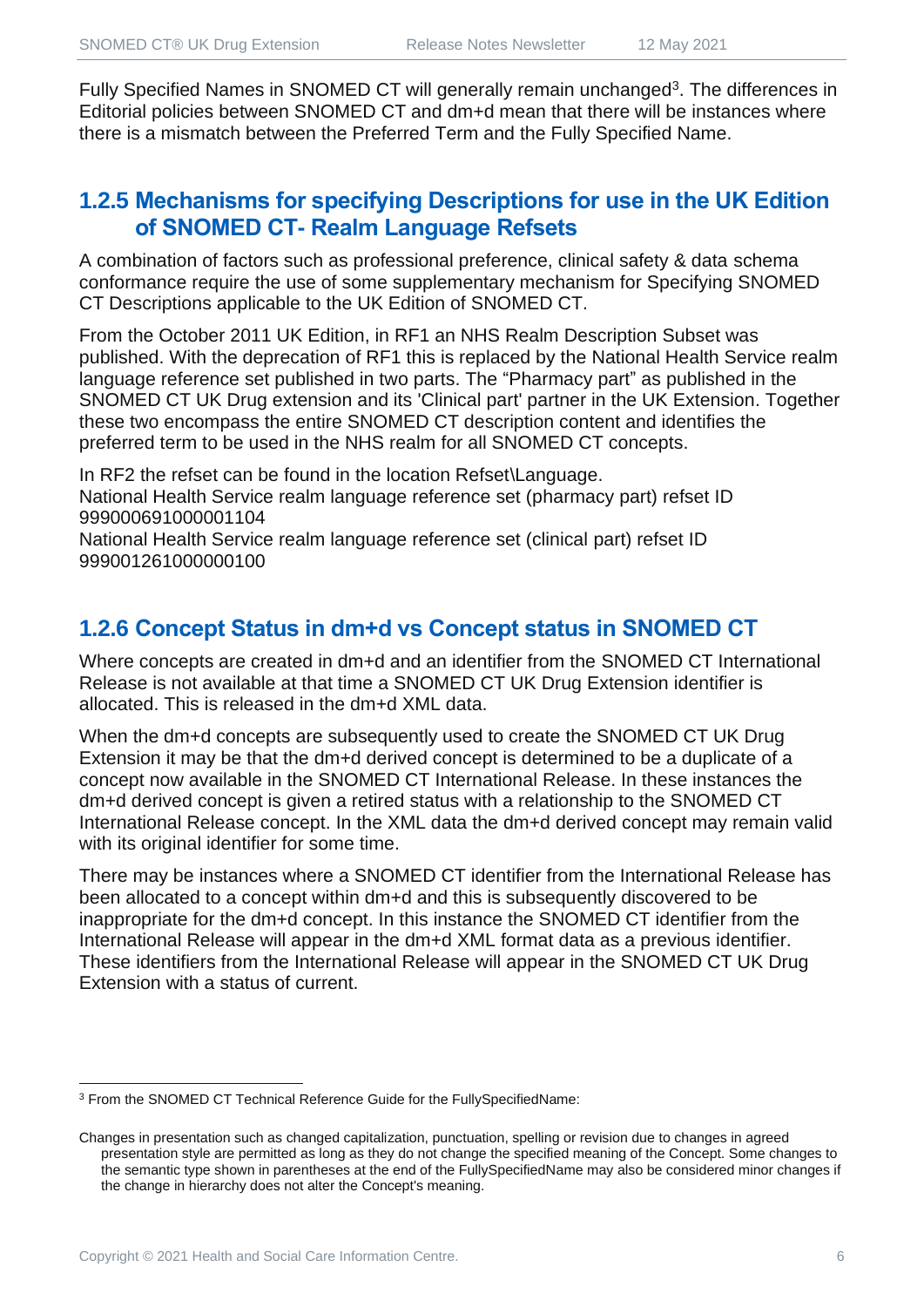## **1.3 Specific Products**

#### **1.3.1 Morphine and Tramadol modified release products**

Because there are no pharmacopoeial standards for oral modified release preparations 12 and 24 hour modified release morphine products are not distinguished at VMP level in dm+d. The same applies to the modified release tramadol products.

Two subsets are provided with the SNOMED CT release distinguishing related AMPs according to current licensed indications. For products where licensed indications are not available, for example, where wholesalers may provide products from several manufacturers and SPCs are not available these products will not be included in the 12 and 24 hour modified release subsets.

Explanation of how these subsets can be utilised within a prescribing framework can be found in the Secondary Care Implementation Guidance, in the 'Implementation Guidance' section of the [dm+d website.](https://www.nhsbsa.nhs.uk/pharmacies-gp-practices-and-appliance-contractors/dictionary-medicines-and-devices-dmd)

#### **1.3.2 Valproic acid vs valproate semisodium**

We have taken advice and clinically the active moiety for these products is the same and so they are not differentiated at VMP level. The two brands available have different indications so it may be necessary for the prescriber to specify the brand required to ensure they are prescribing within the details of the product license.

This may be an issue for other products such as cyproterone acetate where two brands exist with different indications for use.

#### **1.3.3 Concentrate and 'High Strength' Morphine and Methadone**

dm+d does not identify concentrate or 'high strength' morphine or methadone products as such in the VMP term. Consideration should be given to how these products are displayed in picking lists to reduce the risk of mis-selection where multiple strengths are available.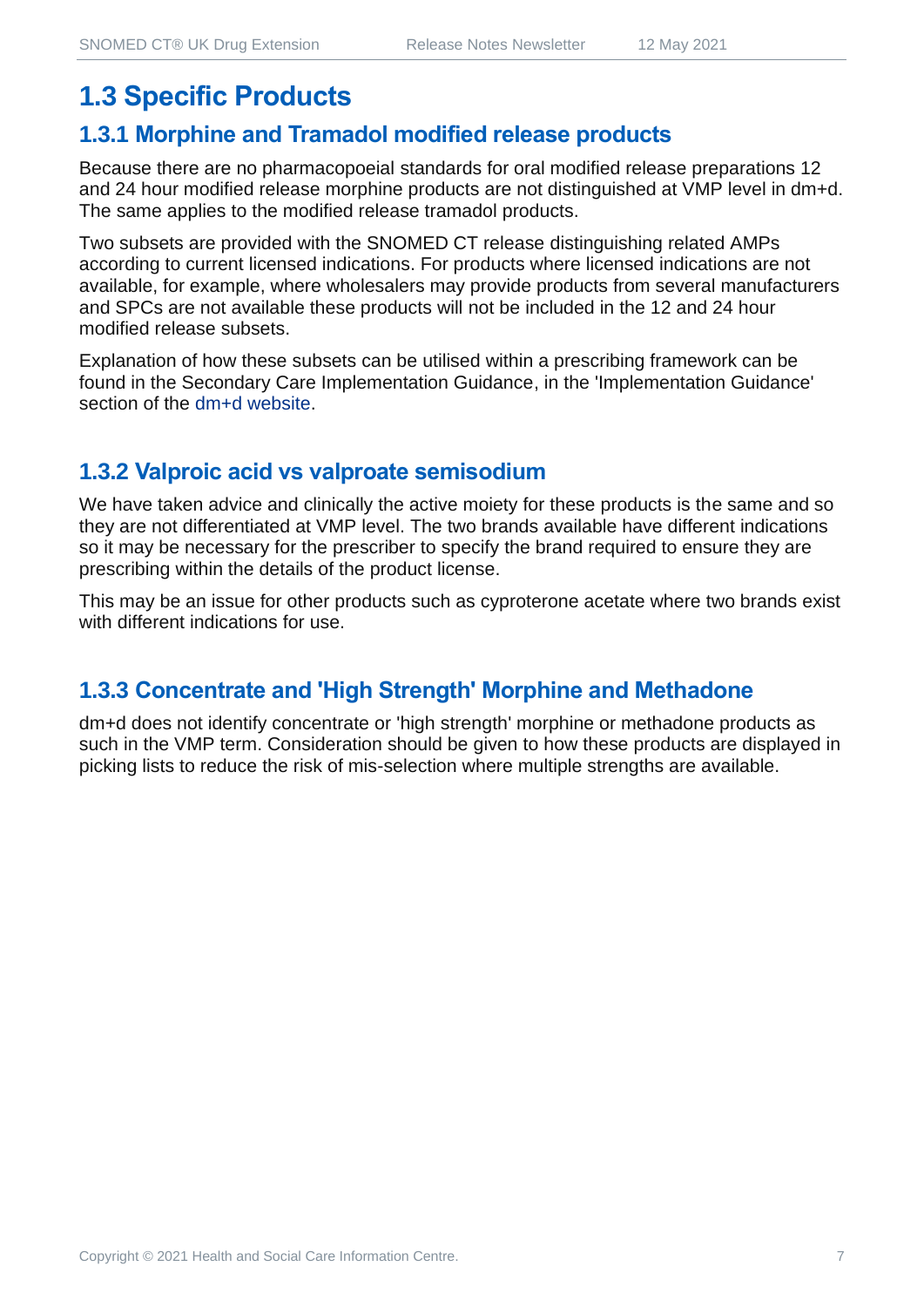## **1.4 Other Information**

#### **1.4.1 Duplicated SNOMED IDs**

It is a basic principle of terminology that concept identifiers should not be reused. Due to a process error in 2006 a small number of SNOMED IDs were issued twice in dm+d. The concepts bearing these duplicated identifiers have all been invalidated and license holders were notified at the time. However it is recognised that since that time a number of new licenses have been issued and so a list of the duplicated identifiers and the terms is provided here for information.

| ID                                   | dmd_name                                                                                               | conceptType |
|--------------------------------------|--------------------------------------------------------------------------------------------------------|-------------|
| 9854411000001103                     | Smartflow drainable night drainage bag NB2 2litre, AMPP<br>120cm tube (Manfred Sauer UK Ltd) 10 device |             |
|                                      | 9854411000001103 Medium chain triglycerides - invalid                                                  | VTM         |
|                                      | 9854511000001104 Calcium + Magnesium                                                                   | VTM         |
|                                      | 9854511000001104 Gel-X tablets (Oakmed Ltd)                                                            | AMP         |
|                                      | 9854611000001100 Ostomy discharge solidifying agents 140 tablet                                        | <b>VMPP</b> |
| 9854611000001100   Ichthammol + Zinc |                                                                                                        | VTM         |
|                                      | 9854711000001109 Gel-X tablets (Oakmed Ltd) 140 tablet                                                 | AMPP        |
|                                      | 9854711000001109 Amiloride + Cyclopenthiazide - invalid                                                | VTM         |
| 9854911000001106                     | Meglumine amidotrizoate + Sodium amidotrizoate<br>- invalid                                            | <b>VTM</b>  |
|                                      | 9854911000001106  International normalised ratio testing strips 24 strip NMPP                          |             |

#### **1.4.2 Subset Information**

Information relating to the scope and status of subsets contained in the SNOMED CT UK Drug Extension can now be found at the [Data Dictionary for Care \(DD4C\).](https://dd4c.digital.nhs.uk/dd4c/)

#### **1.4.3 RF2 module dependency**

Several back-dated changes were made to the module dependency reference set (900000000000534007) in the release of 1 April 2017.

Modules effective as at 2016-12-07 and 2017-01-04 that are stated incorrectly as being dependent on modules effective as at 2016-01-31 or 2016-04-01 have had those target effective times corrected to 2016-07-31 or 2016-10-01 respectively.

For effective times 2006-05-01 onwards, dates representing the dependency of the SNOMED CT United Kingdom Edition reference set module (999000031000000106) on the SNOMED CT United Kingdom drug extension module (999000011000001104) have been updated to align with the dates representing the dependency of the SNOMED CT United Kingdom Edition module (999000041000000102) on the SNOMED CT United Kingdom drug extension module (999000011000001104).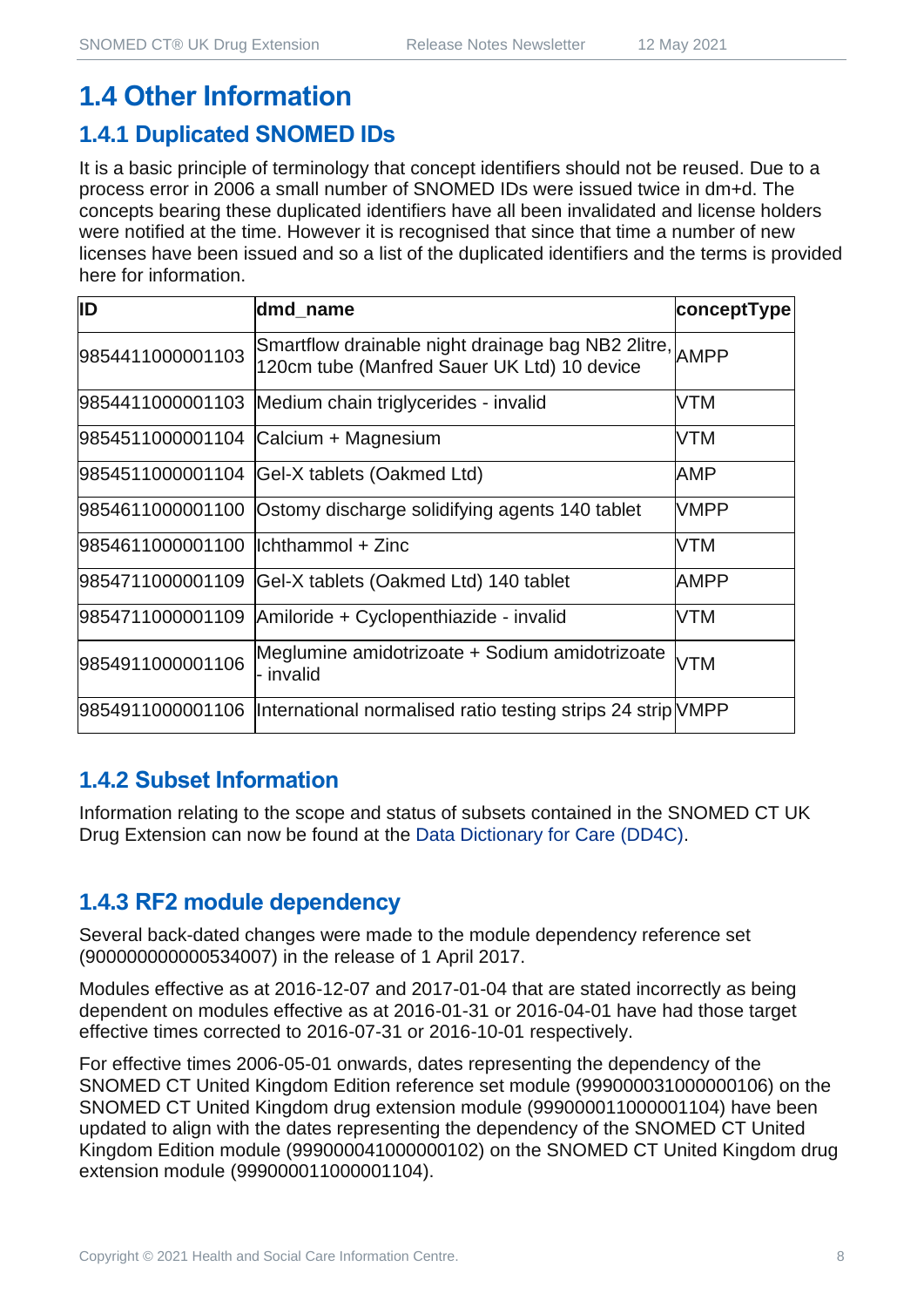For effective times before 2011-04-01, dates representing dependency on the SNOMED CT model component module (900000000000012004) have been updated to align with the single effective date (2002-01-31) of the model component module which remained unchanged during that period.

For effective times before 2004-01-31, in the release of 1 April 2017, dependencies were exhaustively represented. These included the missing immediate dependencies of the SNOMED CT United Kingdom drug extension module (999000011000001104) and of the SNOMED CT United Kingdom drug extension reference set module (999000021000001108) during that period. In the release of 1 April 2018, all dependency entries effective before 2004-01-31 were removed to reflect the SNOMED CT United Kingdom Edition baseline effective time of 2004-01-31.

#### **1.4.4 RF2 association references**

In the release of 21 March 2018, references in the WAS A association reference set (900000000000528000) to an unreleased component (reference effective as at 2015-04-02 and inactivated 2015-04-29) were removed.

In the release of 1 April 2018, references in the MOVED FROM association reference set (900000000000525002) effective as at 2010-03-10, but with a target component effective from 2010-04-01, have had the effective time corrected to 2010-04-01.

In the release of 4 September 2019, NHS Digital released a new dm+d specific association reference set:

• 10991000001109|NHS dictionary of medicines and devices association type reference set|

This refset provides a link between Inactive SNOMED CT concepts that are still in use in dm+d and their Active replacement in the SNOMED CT UK drug Extension release.

#### **1.4.5 NHS dm+d (dictionary of medicines and devices) realm language reference set**

The NHS dm+d realm language reference set has now been fully superseded by the NHS realm language reference set (pharmacy part).

In October 2019 NHS Digital stated their intent to withdraw the NHS dm+d (dictionary of medicines and devices) realm language reference set.

In the 29.1.0 15-Apr-2020 release NHS Digital set every member of the NHS dm+d realm language reference set as Inactive.

The metadata concept 999000671000001103 |National Health Service dictionary of medicines and devices realm language reference set (foundation metadata concept)|

remained Active. It will be inactivated in the 31.5.0 March 2021 release.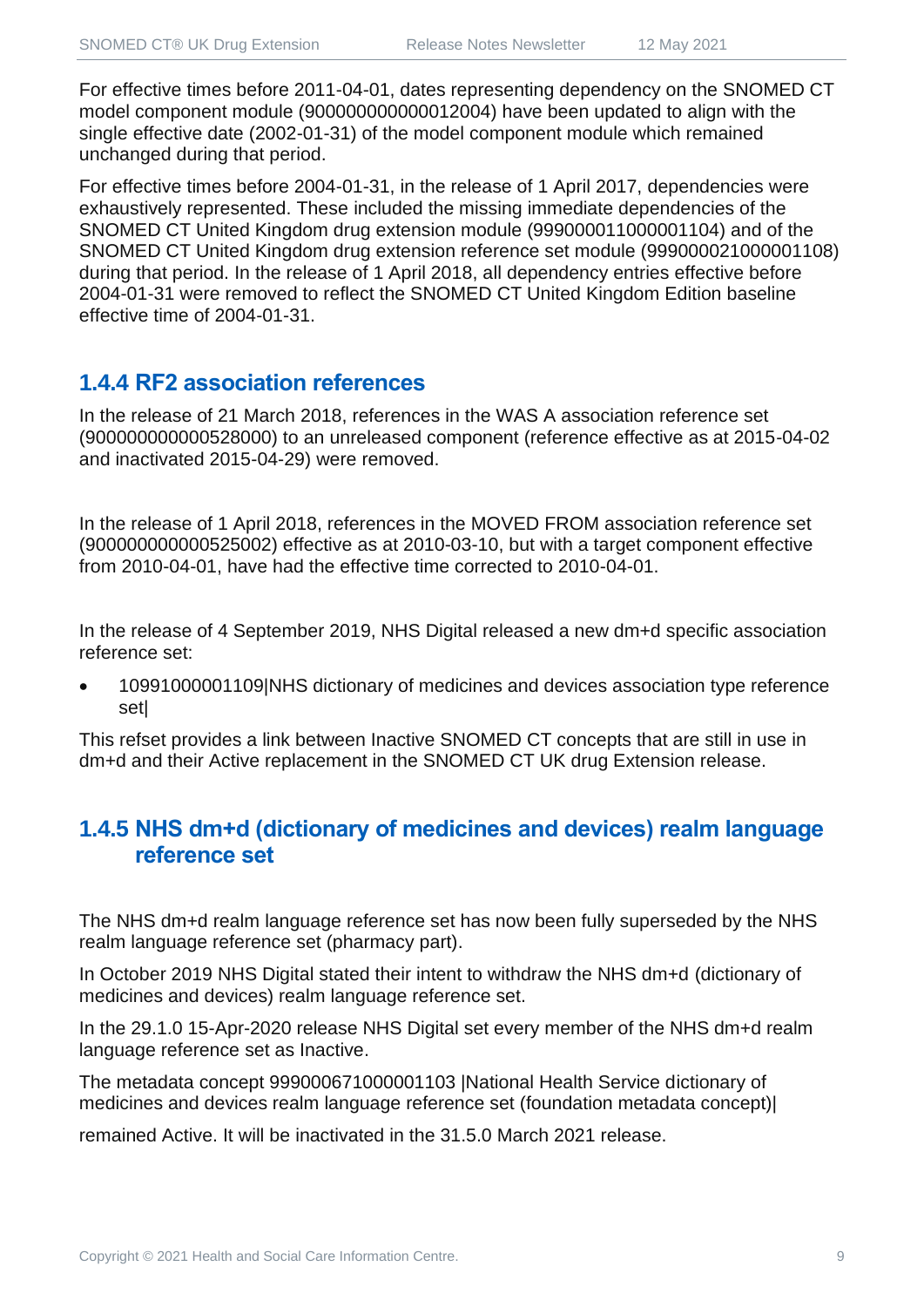## **1.5 Work in Progress**

## **1.5.1 Medical Devices Dictionary (MDD)**

Work is in progress on expanding the population of medical devices in dm+d.

Currently only those devices reimbursable in Primary Care (appliances) are routinely populated in MDD. Work on the MDD will potentially impact on these appliances with respect to more appliances being described at VMP level and some change in textual descriptions.

More information will be provided as it comes available.